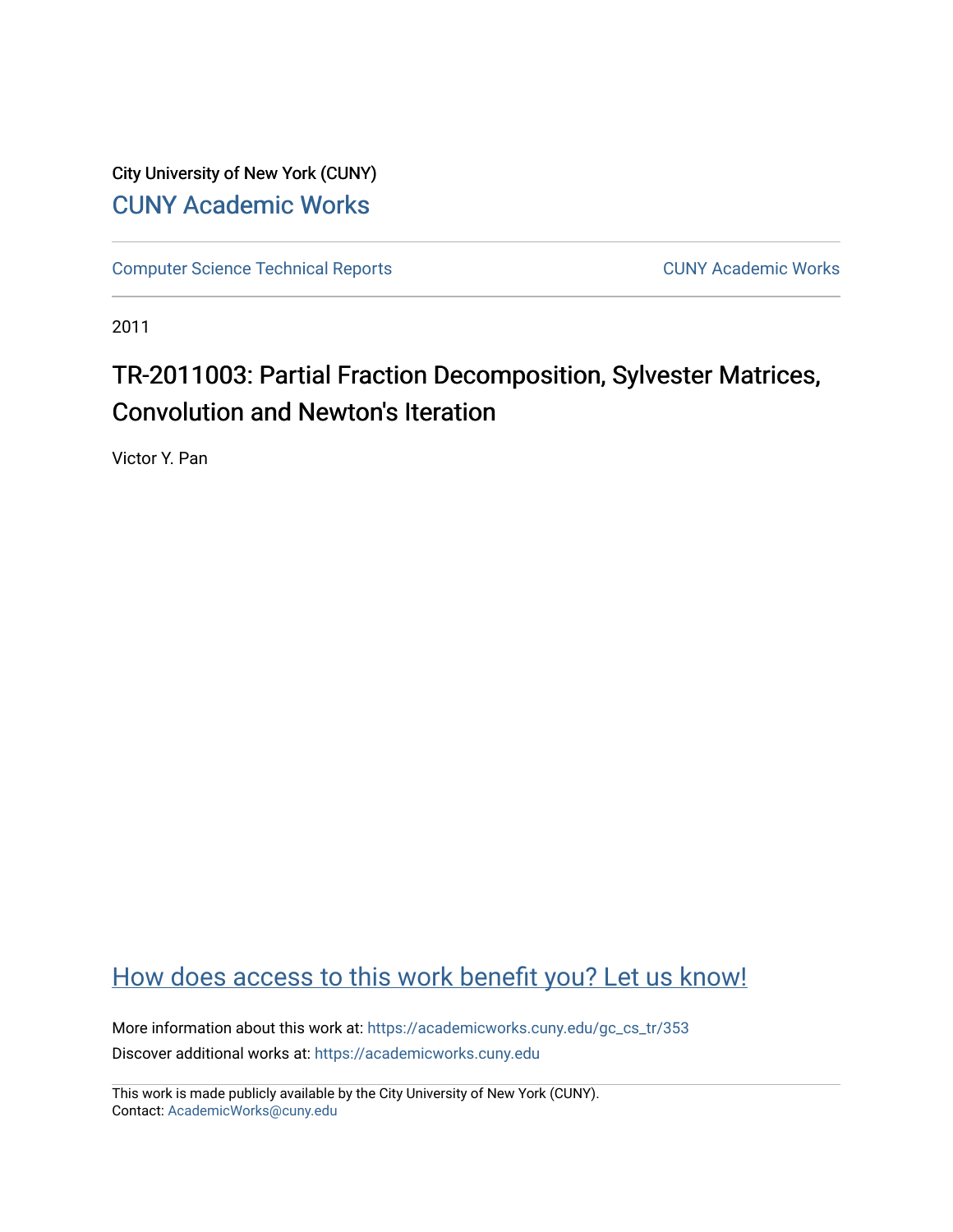## **Partial Fraction Decomposition, Sylvester Matrices, Convolution and Newton's Iteration** <sup>∗</sup>

Victor Y. Pan

Department of Mathematics and Computer Science Lehman College of the City University of New York Bronx, NY 10468 USA victor.pan@lehman.cuny.edu http://comet.lehman.cuny.edu/vpan/

#### **Abstract**

Both Sylvester matrix and convolution are defined by two polynomials. If one of them has small degree, then the associated Sylvester linear system can be solved fast by using its PFD interpretation of the convolution equation. This can immediately simplify the refinement of approximate convolution by means of Newton's iteration, where we also incorporate the PFD refinement techniques or alternatively least-squares solution of a linear system associated with the convolution. The process is naturally extended to polynomial factorization and root-finding.

**Key words:** Sylvester matrices, PFD, Newton's iteration, convolution, polynomial factorization

#### **1 Introduction**

Factorization of a degree *n* polynomial

$$
p(x) = \sum_{i=0}^{n} p_i x^i = p_n \prod_{j=1}^{n} (x - z_j), \quad p_n \neq 0,
$$
\n(1.1)

into the product of *n* linear factors  $x-z_1, \ldots, x-z_n$  is an important subject in its own right (see Wilson (1969), Box and Jenkins (1976), Barnett (1983), Demeure and Mullis (1989 and 1990), Van Dooren (1994)), but it can be also extended to

<sup>∗</sup>Supported by PSC CUNY Awards 61406–0039 and 62230–0040.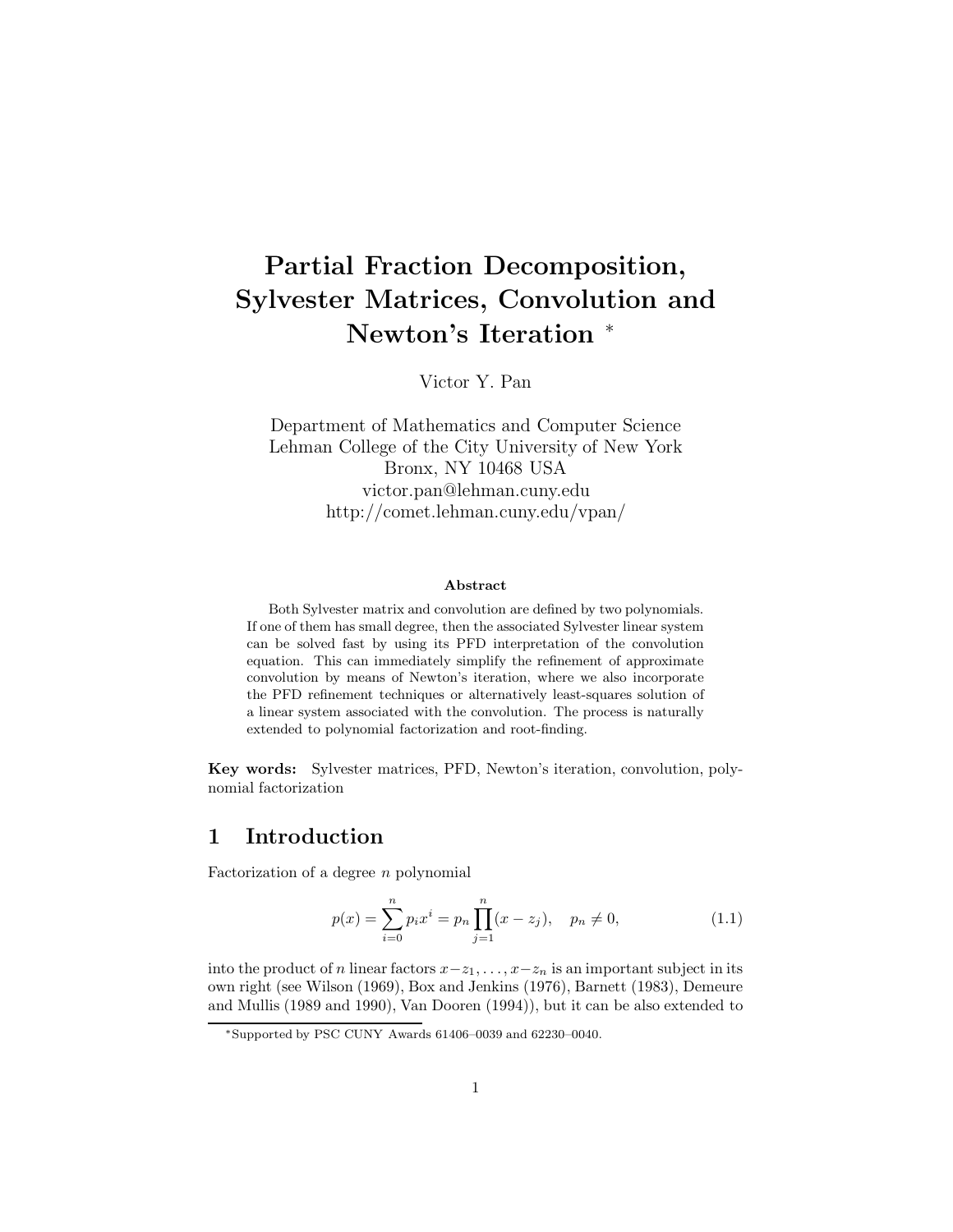approximation of the *n* zeros or roots  $z_1, \ldots, z_n$  or to their isolation from each other in the case where they are distinct and the polynomial  $p(x)$  has integer coefficients. Existence of such complex roots and factors is the Fundamental Theorem of Algebra, and their computation or isolation is the fundamental problem of Computer Algebra. Bibliography on polynomial root-finding, root isolation and factorization includes thousands of papers (cf. McNamee (1993, 1997, 2002 and 2007)), dozens of them appeared in 2010.

The algorithms in Pan (1995, 1996, 2001a, and 2002) solve these three problems in nearly optimal arithmetic and Boolean time, up to polylogarithmic factors in the degree *n* and in the parameter *b* denoting either the precision of the output approximation in the cases of factorization and root-finding or the maximal length of the input coefficients in the case of root isolation. The algorithms first split the polynomial  $p(x)$  into the product of two nonconstant factors  $L_1$  and  $L_2$ , then recursively split each nonlinear factor in similar fashion, and stop when complete factorization in (1.1) is approximated within a fixed error tolerance. If the tolerance is small enough, the factorization can be immediately extended to root-finding and root isolation. This splitting scheme was proposed and explored in Schönhage (1982), where the same computational problems have been solved albeit slower by the factor *n*.

Kirrinnis (1998) extends this approach to refine approximate splitting into *m* factors for any  $m, 2 \leq m \leq n$ . As by-product his algorithm refines the respective approximate partial fraction decomposition of the polynomial reciprocal 1*/p*(*x*). Hereafter we will use the acronym "*PFD*" for "partial fraction decomposition".

We observe that for the factors of degree one the Kirrinnis' algorithm is closely linked to Newton's classical iteration for approximating a root of a univariate equation. Generally, shifting to Newton's multivariate iteration tends to enhance the convergence power, e.g. in Durand–Kerner iteration (due to Weierstrass (1903)), Aberth or Ehrlich–Aberth iteration (due to Börsch-Supan (1963)), and matrix methods involving eigenvectors (see Pan and Zheng (2011) and the bibiliography therein), and so we try to employ Newton's multivariate iteration based on the convolution equation.

Its every iteration step essentially amounts to the solution of a Sylvester linear system whose matrix is defined by the current approximate factors of the input polynomial. At this point our study of the associaited PFD helps us to accelerate the solution of this system in the important case where one of the approximate factors has small degree. We also employ the associated PFD or alternatively the least squares solution of the convolution equation to compute or to refine one of the factors where another factor is fixed. Our study suggests that combining the convolution equation and its associated PFD can enhance the power of iterations for polynomial factorization and root-finding.

#### **2 Computation of PFDs**

To simplify the notation we will write *u* for a polynomial  $u(x) = \sum_i u_i x^i$  wherever this causes no confusion.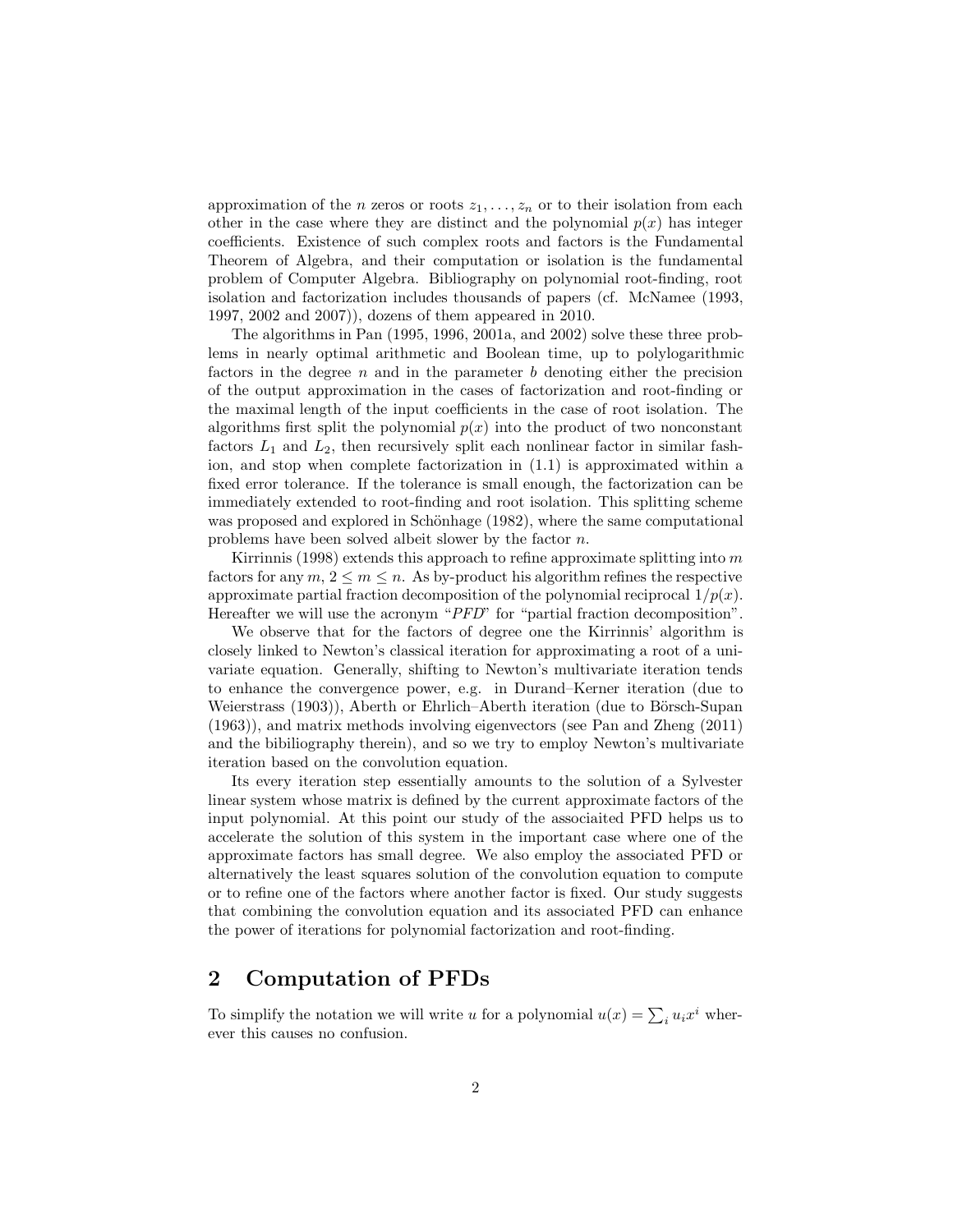Let *m*, *n*, *n*<sub>1</sub>,..., *n*<sub>*m*</sub> denote positive integers such that  $2 \le m \le n$  and  $n_1 + \ldots + n_m = n$ . For a monic polynomial p of degree n and a polynomial  $T = T(x)$  of degree at most  $n-1$  and coprime with p we seek pairwise prime monic polynomials  $L_1, \ldots, L_m$  and polynomials  $V_1, \ldots, V_m$ , deg  $V_i <$  deg  $L_i =$  $n_i$ ,  $i = 1, \ldots, m$ , defining the factorization  $p = L_1 \cdots L_m$  and the PFD

$$
\frac{T}{p} = \frac{V_1}{L_1} + \dots + \frac{V_m}{L_m}.\tag{2.1}
$$

Multiply this PFD by *p* and obtain the equivalent representation as the polynomial equation  $Q_1V_1 + \cdots + Q_mV_m = T$  where

$$
Q_i = p/L_i, \ V_i = (TL_i/p) \mod L_i, \ i = 1, ..., m.
$$
 (2.2)

By solving the PFD problem for  $T = 1$  we obtain the polynomials  $W_i = (L_i/p)$ mod  $L_i$  and then we can readily obtain  $V_i = TW_i \mod L_i$  for all *i*.

Alternatively the coefficient vectors of the polynomials  $V_1, \ldots, V_m$  can be obtained from a linear system of equations

$$
S(Q_1, \dots, Q_m)\mathbf{V} = \mathbf{T}.\tag{2.3}
$$

Here  $\mathbf{V}^T = (\mathbf{V}_1^T, \dots, \mathbf{V}_m^T), \mathbf{V}_j$  denoting the coefficient vectors of the polynomials  $V_j$  for  $j = 1, \ldots, m$ ; **T** is the coefficient vector of *T*, so that **T** =  $\mathbf{e}_n = (0, \ldots, 0, 1)^T$  is the *n*th coordinate vector of dimension *n* for  $T = 1$ , the coefficient matrix  $S(Q_1, \ldots, Q_m) = [C_{n-n_1}(Q_1) \mid \ldots \mid C_{n-n_m}(Q_m)]$  is the  $1 \times m$  block matrix with the blocks  $C_{n-n_1}(Q_1), \ldots, C_{n-n_m}(Q_m)$ , and  $C_k(w)$ *w<sup>l</sup> O*

 $\sqrt{ }$ 

 $O \qquad \qquad w_0$ 

 $\setminus$ 

 . . . ... . . . ... ...  $\vdots$   $\ddots$   $\ddots$   $w_l$  $w_0$  :  $\ddots$  : ... ... . . .  $\mathbb{R}^3 \times \frac{1}{2}$  denotes the *k*th convolution matrix of a polynomial  $w(x) =$ 

 $\sum_{i=0}^{l} w_i x^i$ , that is the  $(k+l) \times (k+1)$  Toeplitz matrix defined by its first column  $(w_l, w_{l-1}, \ldots, w_0, 0 \ldots, 0)^T$  and its first row  $(w_l, 0, \ldots, 0)$ .  $S(Q_1, \ldots, Q_m)$  is a generalized Sylvester matrix, becoming Sylvester matrix  $S(Q_1, Q_2) = S(L_2, L_1)$ in the case where  $m = 2$ .

Equation (2.2) enables us to express the solution of a generalized Sylvester linear system  $(2.3)$  via its solution for  $T = 1$ . The extension from this special case takes  $O((n \log n) \log m)$  arithmetic operations (see Problem 4.1 (POL·MO-DULI) in Bini and Pan (1994)). The cost bound decreases to  $O(n)$  where  $m = O(1)$  and the factors  $L_1, \ldots, L_{m-1}$  have degrees in  $O(1)$ . In particular in the case where  $m = 2$  and  $\deg L_1$  is in  $O(1)$  we obtain an algorithm that supports the following theorem.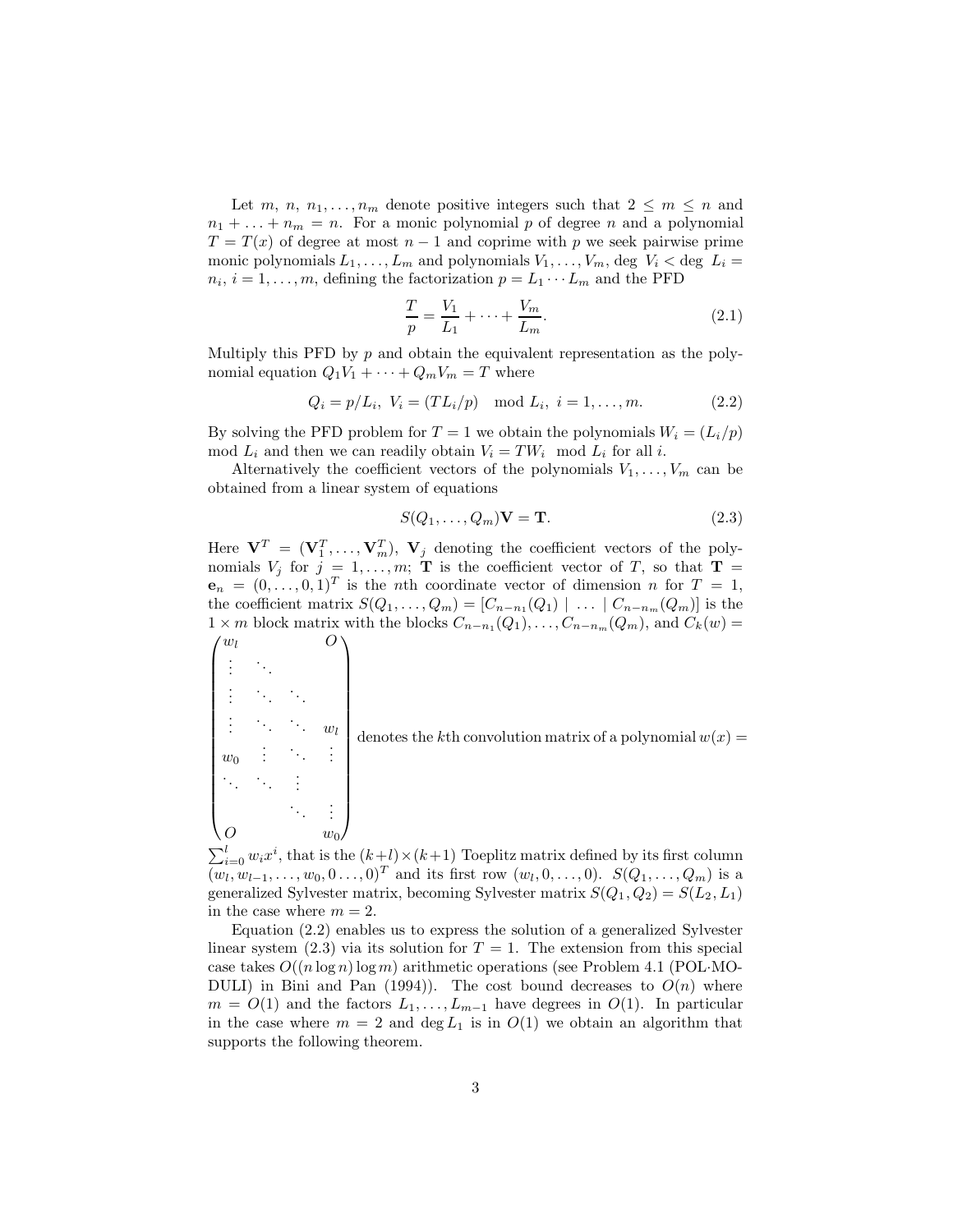**Theorem 2.1.** *Suppose*  $S(L_2, L_1)$  *denotes the*  $n \times n$  *Sylvester matrix defined by two coprime polynomials*  $L_1$  *and*  $L_2$  *where*  $d_1 = \deg L_1$ ,  $d_2 = \deg L_2 = n - d_1$ , *d*<sup>1</sup> *is in O*(1)*. Then a Sylvester linear system of n equations with this matrix can be solved by using O*(*n*) *arithmetic operations.*

**Remark 2.1.** *Note that*  $V_j = T(z_j)/p'(z_j)$  *where*  $L_j = x - z_j$  *is a monic linear factor of p. In this case for*  $j = 1$  *we obtain from equation (2.1) for*  $m = 2$  *and*  $T = 1$  *that* 

$$
\frac{V_2}{L_2} = \frac{1}{p} - \frac{1}{p'(z_j)(x - z_j)} \text{ and so } V_2 = \frac{1 - L_2/p'(z_j)}{x - z_j}.
$$
 (2.4)

#### **3 Factorization via PFD and Newton's Iteration**

Assume that the variable *x* has been scaled to bring the zero set of the polynomial *p* into the unit disc  $D(0, 1) = \{x : |x| \leq 1\}$  and let us be given sufficiently close approximations  $l_i = l_i^{(0)}$  to  $L_i$ ,  $v_i = v_i^{(0)}$  to  $V_i$  in (2.1) for  $i = 1, \ldots, m$  and  $l^{(0)} = l_1^{(0)} \cdots l_m^{(0)}$  to *p* satisfying the PFD

$$
\frac{1}{l^{(0)}} = \frac{v_1^{(0)}}{l_1^{(0)}} + \dots + \frac{v_m^{(0)}}{l_m^{(0)}}.
$$
\n(3.1)

Kirrinnis (1998) recursively improves the initial approximations by the polynomials  $l_1^{(0)}, \ldots, l_m^{(0)}$  to  $L_1, \ldots, L_m$  by preserving the equation. He sets

$$
l_i^{(k+1)} = l_i^{(k)} + \Delta_i^{(k)}, \ i = 1, \dots, m; \ k = 0, 1, \dots
$$
 (3.2)

and computes the Newton's corrections  $\Delta_1^{(k)}$ , ...,  $\Delta_m^{(k)}$  from the PFD

$$
\frac{p - l^{(k)}}{l^{(k)}} = \frac{\Delta_1^{(k)}}{l_1^{(k)}} + \dots + \frac{\Delta_m^{(k)}}{l_m^{(k)}}, \text{ deg }\Delta_i^{(k)} < \text{deg } l_i^{(k)}, i = 1, \dots, m. \tag{3.3}
$$

Alternatively one can first compute the PFD

$$
\frac{1}{l^{(k)}} = \frac{v_1^{(k)}}{l_1^{(k)}} + \dots + \frac{v_m^{(k)}}{l_m^{(k)}}, \deg v_i^{(k)} < \deg l_i^{(k)}, \ i = 1, \dots, m
$$

and then apply equation (2.2) to recover the correction values so that

$$
\Delta_i^{(k)} = (v_i^{(k)}p) \bmod l_i^{(k)}, \ i = 1, \dots, m.
$$
 (3.4)

In the case where  $l_i^{(k)} = x - z_i^{(k)}$  is a monic linear factor, we arrive at the Newton's correction  $\Delta_i^{(k)} = p(z_i^{(k)})/p'(z_i^{(k)})$ , so that  $l_i^{(k+1)} = l_i^{(k)} + p(z_i^{(k)})/p'(z_i^{(k)})$  $z_i^{(k+1)} = z_i^{(k)} - p(z_i^{(k)})/p'(z_i^{(k)})$ . This is Newton's classical iteration having local quadratic convergence. Kirrinnis (1998) generalizes it to splitting  $p(x)$  into  $m$ nonlinear factors, extends to this case the classical results on local quadratic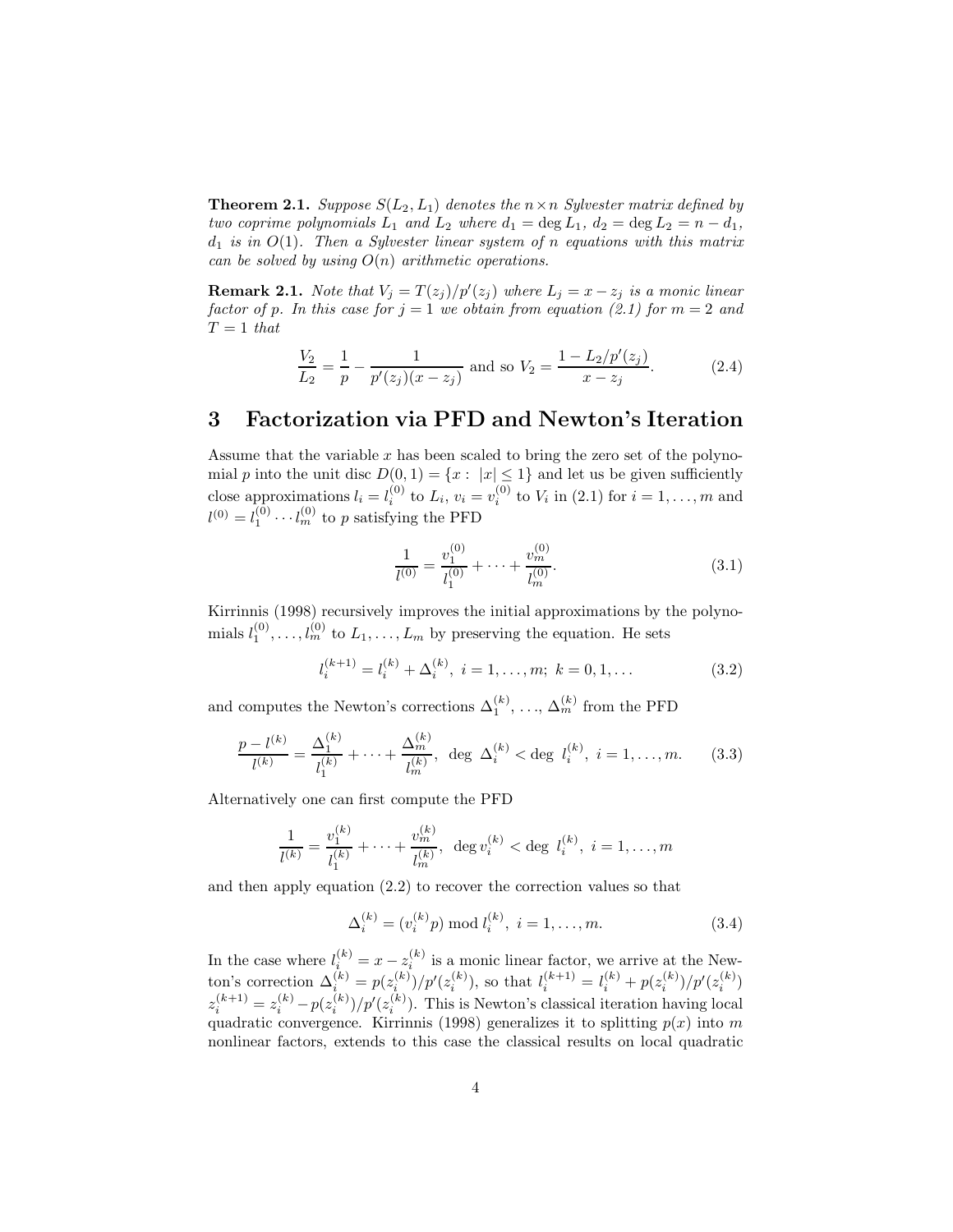convergence of Newton's iteration, and specifies the Boolean (that is bitwise) operation complexity provided that the factors  $L_1, \ldots, L_m$  as well as their initial approximations  $l_1^{(0)} \approx l_m^{(0)}$  have pairwise isolated zero sets. In the case of such factors he proposes to replace the above recipes for updating  $l_i^{(k)}$  for  $i = 1, \ldots, m - 1$  by the following expressions,

$$
q_i^{(k)} = l^{(k)}/l_i^{(k)}, \quad l_i^{(k+1)} = l_i^{(k)} + ((2 - v_i^{(k)}q_i^{(k)})v_i^{(k)}p \mod l_i^{(k)}), \quad i = 1, \dots, m
$$

with the goal of improving numerical stability of the computations.

#### **4 Newton's Iteration for Convolution Equation**

In view of its close link to the classical Newton's univariate root-finder, the PFD factorization method above preserves the benefits and limitations of this rootfinder, but we expect to enhance the convergence power by applying Newton's multivariate iteration to refine the initial solution  $l_1^{(0)} \approx L_1$  and  $l_2^{(0)} \approx L_2$  to the convolution equation  $p = L_1 L_2$ .

The *k*th iteration step is essentially the solution of a Sylvester linear system with the Jacobian coefficient matrix  $-S(l_2^{(k)}, l_1^{(k)})$  (see Zeng (2005), Bini and Boito (2010), Pan and Zheng (2011)). If  $\deg L_i = \deg l_i^{(k)} = O(1)$  for  $i = 1$  or  $i = 2$ , we can solve this linear system in  $O(n)$  arithmetic operations by applying the algorithm that supports Theorem 2.1. We can yield further simplifications where  $\deg L_i = \deg l_i^{(k)} = 1$  for  $i = 1$  or  $i = 2$  (see Remark 2.1).

The iteration rapidly refines a sufficiently close initial approximate factorization precomputed by another algorithm, but one can also try randomized heuristic initial approximations where a factor  $l_i^{(k)}$  is defined by a single complex parameter. This is the case where we seek a zero of *p* or a pair of the complex conjugate zeros of a polynomial *p* with real coefficients.

E.g. random choices can be made near the origin, near the center of gravity  $-p_{n-1}/(np_n)$  of the *n* zeros of *p*, on a large circle  $\{x : |x| = R\}$  for  $R \ge$  $2 \max_{i>1} \{|p_{n-i}/p_n|\}$  (cf. Habbard, Schleicher, and Sutherland (2001)), or on the Bini's circles in Bini (1996) and Bini and Fiorentino (2000). One can try to apply the iteration successively or concurrently at a number of such initial points to increase the chances for fast convergence.

For each approximate zero  $z_1^{(0)}$  one can immediately define the initial linear factor  $l_1^{(0)} = x - z_1^{(0)}$  and then initialize the coefficient vector of the second factor  $l_2^{(0)}$  either via the PFD  $v_2^{(0)}/l_2^{(0)} = 1/l^{(0)} - p'(z_j)/(x - z_j)$  obtained by extending the PFD (2.4) or by setting this vector equal to least-squares solution of the overdetermined linear system  $C_{n-1}(l_1^{(0)})$ **l**<sub>1</sub><sup>(0)</sup> = **p** defined by the convolution equation  $l_1^{(0)}l_2^{(0)} \approx p$  (cf. Corless et al. (1995)). Now one can refine this initial factorization by applying Newton's iteration and employing Theorem 2.1 and Remark 2.1.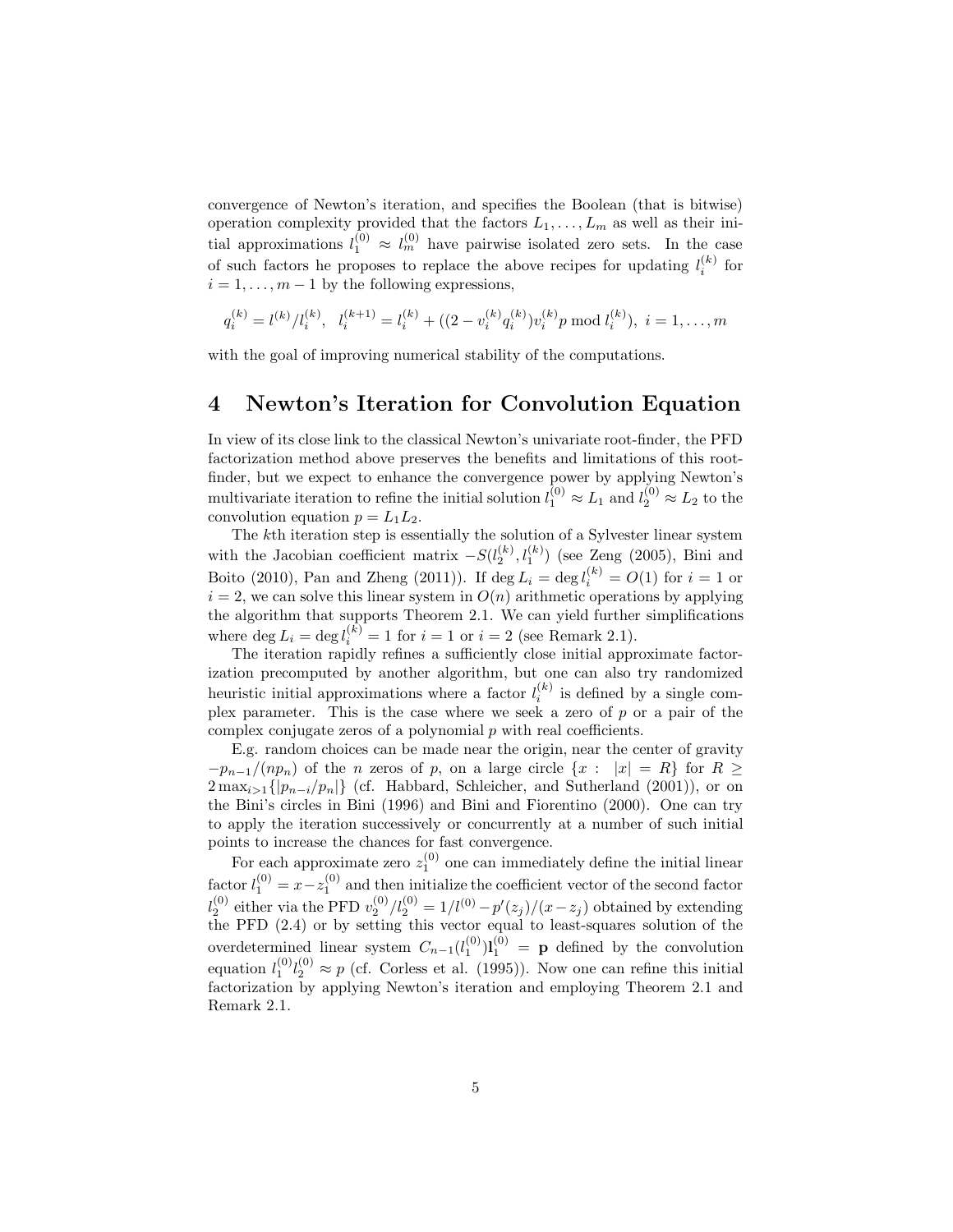#### **5 Discussion**

1. The convoltion equation  $p = L_1 L_2$  defines two equivalent vector representations  $C(L_1)\mathbf{L_2} = \mathbf{p}$  and  $C(L_2)\mathbf{L_1} = \mathbf{p}$ . Assuming a fixed approximation to  $L_1$ (resp.  $L_2$ ) one can approximate  $L_2$  (resp.  $L_1$ ) by computing the least squares solution of the former (resp. latter) vector equation. One can successively update approximations to both factors in this way, as a complementary or alternative approach to Newton's iteration for the convolution equation.

2. It is interesting to examine Newton's iteration for the convolution equation complemented with the equation  $(x - z_j)V_2 + p'(z_j)L_2 = 1$ . We obtain the latter equation by multiplying equation (2.4) by *p*. Would including the new equation enhance the convergence power of the iteration?

3. Seeking the zeros  $z_j$  of p that lie outside the unit disc  $D(0, 1)$  one should seek the factors  $x/z_j - 1$  of *p* or the factors  $x - 1/z_j$  of the reverse polynomial  $p_{\text{rev}} = \sum_{i=0}^{n} p_i x^{n-i}$  (rather than the monic linear factors  $x - z_j$  of *p*) to improve numerical stability of the computations (cf. Schönhage  $(1982)$ ).

### **References**

- [1] Barnett, S. (1983), *Polynomial and Linear Control Systems*, Marcel Dekker, New York.
- [2] Bini, D. (1996), Numerical Computation of Polynomial Zeros by Means of Aberth's Method, *Numerical Algorithms*, **13**, 179–200
- [3] Bini, D. A. and Boito, P. (2010), A Fast Algorithm for Approximate Polynomial GCD Based on Structured Matrix Computations, *Operator Theory: Advances and Applications*, 199, 155–173, Birkhäuser Verlag
- [4] Bini, D. A. and Fiorentino, G. (2000), Design, Analysis, and Implementation of a Multiprecision Polynomial Rootfinder, *Numerical Algorithms*, **23**, 127–173
- [5] Bini, D. and Pan, V. Y. (1994), *Polynomial and Matrix Computations, Vol. 1: Fundamental Algorithms*, Birkh¨auser, Boston
- [6] Börsch-Supan, W.  $(1963)$ , A-posteriori Error Bounds for the Zeros of Polynomials, *Numerische Math.* **5**, 380–398
- [7] Box, G. E. P. and Jenkins, G. M. (1976), *Time Series Analysis: Forecasting and Control*, Holden-Day, San Francisco, CA
- [8] Corless, R. M., Gianni, P. M., Trager, B. M. and Watt, S. M. (1995), The Singular Value Decomposition for Polynomail Systems, *Proc. Intern. Symposium on Symbolic and Algebriac Computation (ISSAC'95)*, 195–207, ACM Press, New York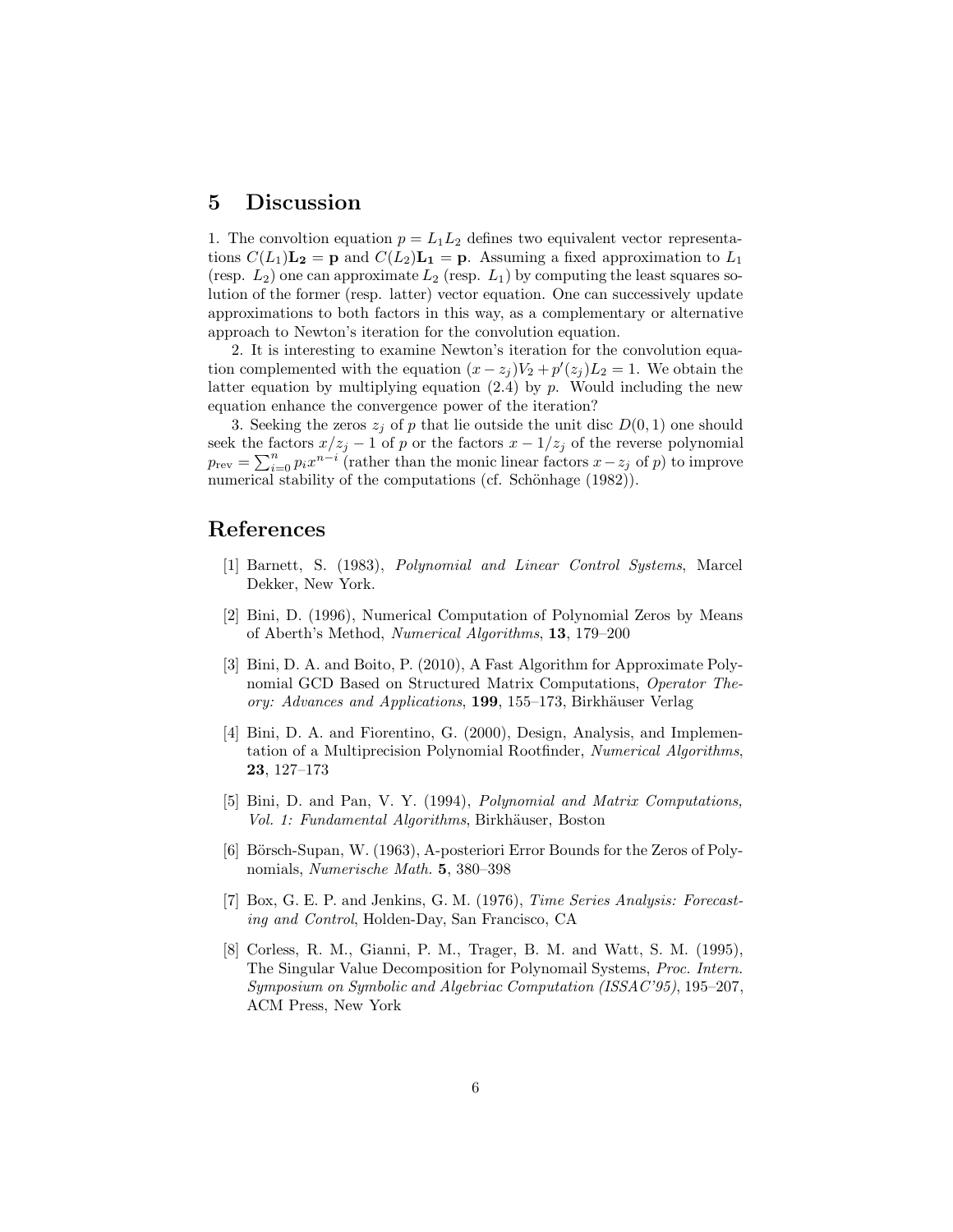- [9] Demeure, C. J. and Mullis, C. T. (1989), The Euclid algorithm and the fast computation of cross–covariance and autocovariance sequences, *IEEE Trans. Acoust., Speech, Signal Processing* **37**, 545–552
- [10] Demeure, C. J. and Mullis, C. T. (1990), A Newton–Raphson method for moving-average spectral factorization using the Euclid algorithm, *IEEE Trans. Acoust., Speech, Signal Processing* **38**, 1697–1709
- [11] J. Habbard, D. Schleicher, S. Sutherland (2001), How to Find All Roots of Complex Polynomials by Newton's Method, *Invent. Math.*, **146**, 1–33
- [12] Kirrinnis, P. (1998), Polynomial factorization and partial fraction decomposition by simultaneous Newton's iteration, *J. of Complexity* **14**, 378–444
- [13] McNamee, J. M. (1993), Bibliography on Roots of Polynomials, *J. Computational and Applied Mathematics*, **47**, 391–394
- [14] McNamee, J. M. (1997), A Supplementary Bibliography on Roots of Polynomials, *J. Computational and Applied Mathematics* **78**, 1
- [15] McNamee, J. M. (2002), A 2002 update of the supplementary bibliography on roots of polynomials,
- [16] J. M. McNamee, *Numerical Methods for Roots of Polynomials*, Elsevier, 2007.
- [17] Pan, V. Y. (1995), Optimal (up to polylog factors) sequential and parallel algorithms for approximating complex polynomial zeros, *Proc. 27th Ann. ACM Symp. on Theory of Computing*, 741–750, ACM Press, New York
- [18] Pan, V. Y. (1996), Optimal and nearly optimal algorithms for approximating polynomial zeros, *Computers and Math. (with Applications)* **31, 12**, 97–138
- [19] Pan, V. Y. (2001), Univariate Polynomials: Nearly Optimal Algorithms for Factorization and Rootfinding, *Proc. International Symp. on Symbolic and Algebraic Computation (ISSAC '01)*, 253–267, ACM Press, New York
- [20] Pan, V. Y. (2001a), *Structured Matrices and Polynomials: Unified Superfast Algorithms*, Birkhäuser/Springer, Boston/New York
- [21] Pan, V. Y. (2002), Univariate Polynomials: Nearly Optimal Algorithms for Factorization and Rootfinding, *Journal of Symbolic Computations* **33, 5**, 701–733
- [22] Pan, V. Y. and Zheng, A. (2011), New Progress in Real and Complex Polynomial Root-Finding, *Computers and Math. (with Applications)* **61**, 1305–1334